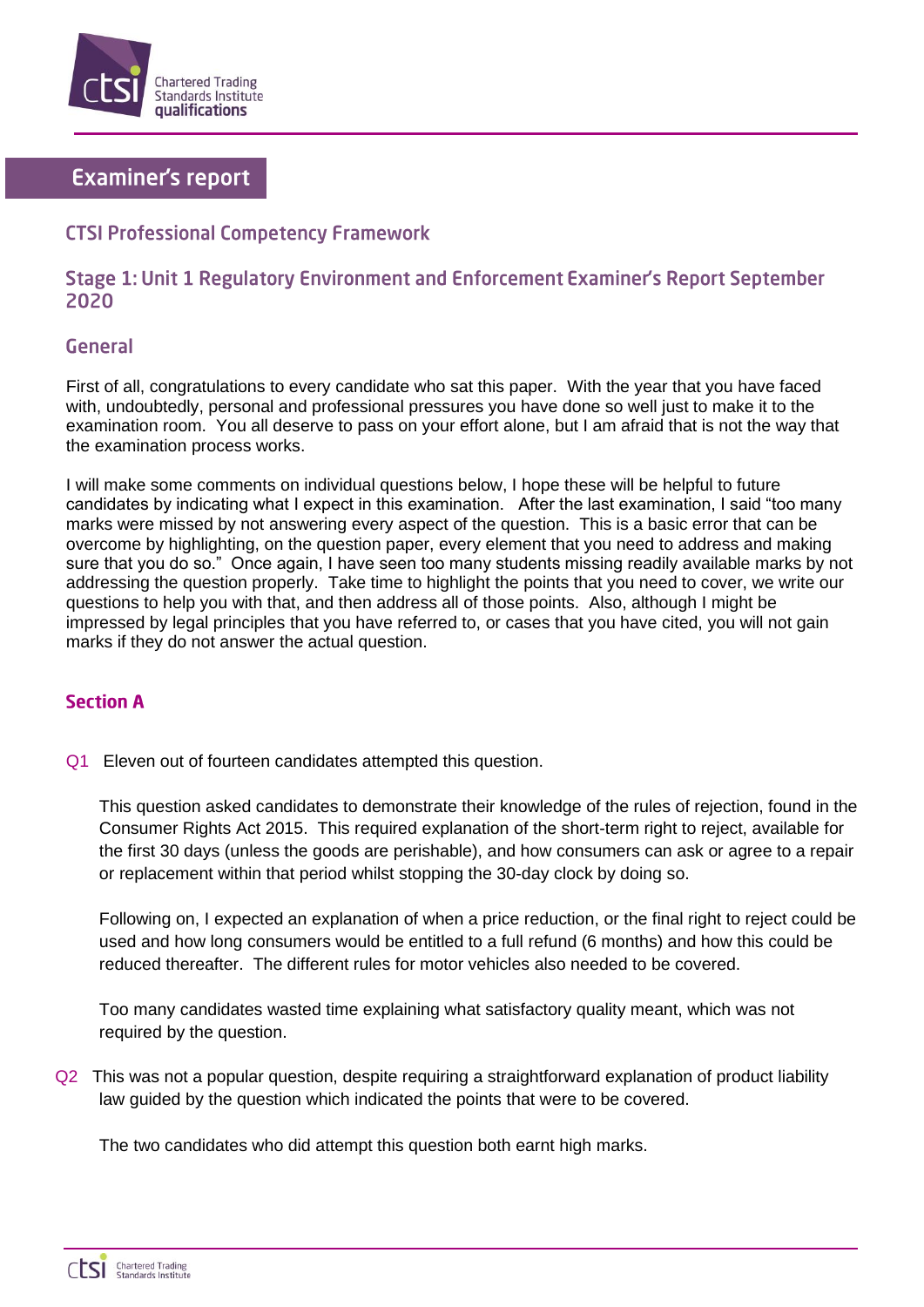- Q3 It was disappointing that only three candidates answered this question, which covered key elements of the syllabus, namely contract law. With reference to case law, I would have expected the following to have been covered:
	- A website is normally an invitation to treat
	- Consumers normally make an offer when they place the goods in their virtual basket and press the 'buy now' button
	- Acceptance takes place at the time of taking payment, or dispatch, this is likely to be defined in the website's terms and conditions
	- The contract, for a website purchase, involves the exchange of money for goods, consideration in English law
	- The parties must intend to enter into the contract, which can be taken as read in most website purchases.
- Q4 This question was only attempted by five candidates.

This was a reasonably straightforward question for candidates who had revised the Consumer Rights Act 2015. Quite simply, candidates needed to make reference to the four implied terms:

- Reasonable care and skill
- Information given about the trader or their service
- Reasonable price, unless paid, fixed by the contract or any s.50 statement
- Reasonable time, unless fixed by the contract or any s.50 statement.

Most candidates missed the new (in 2015) section 50 term regarding information provided by the trader about themselves or their service, which the consumer has taken account of when entering into the contract.

Q5 This proved a very popular questions which was answered well by the eleven candidates who attempted it.

It was refreshing to see how many candidates were clear about what was expected of them as regulators.

Q6 This was another very popular question, with most of the ten candidates who answered it obtaining good marks. The points required to be covered were clearly set out in the question and marks were readily obtained if they were covered properly.

## **Section R**

Q7 This was a very well answered question with most of the ten candidates who attempted it passing conformably. Most combined their legal knowledge with a practical application of the facts.

There was strong evidence to suggest that the fridge was not of satisfactory quality but was the dent and rust something that Edna should have seen?

Remedies were considered fairly well, Edna was within the 30-day period to exercise her short-term right to reject. Some candidates did not consider that she also had the option to ask or agree to a repair or replacement and what this meant with regard to still having her short-term right to reject if that failed.

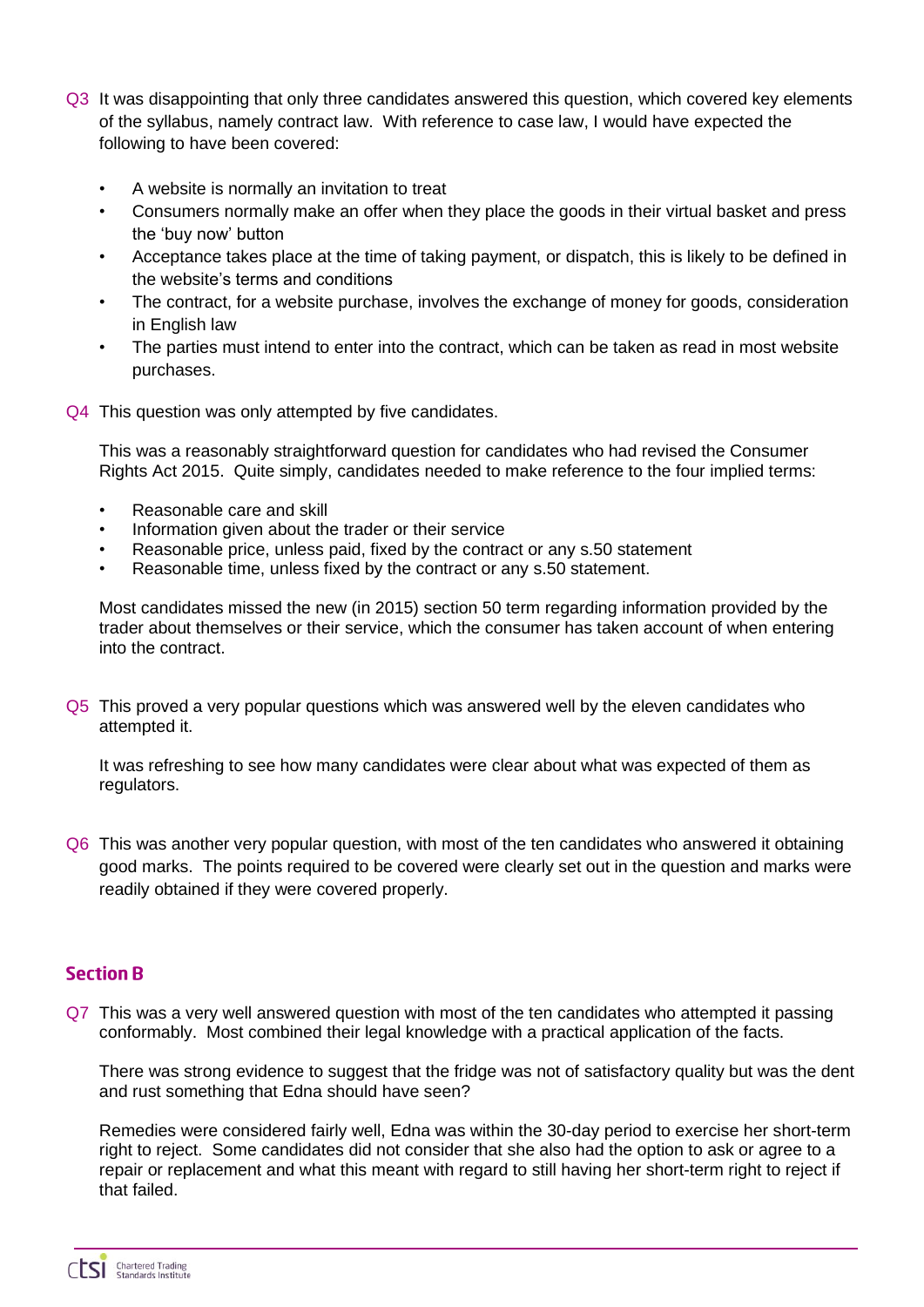Well done to the candidates who spotted that the exclusion clause on the back of the receipt was unlikely to form part of the contract, so was not binding. Other candidates got to the same position by stating that this was a blacklisted term (or notice). Either way, Trading Standards could speak to the trader, and possibly take further action, against for the trader for attempting to rely on this exclusion clause.

Finally, apologies that Edna changed into Mary (just once) during the question. This should not have happened but did not impact on any answers. Thank-you to the candidate who pointed this error out in their answer.

Q8 Considering how important the Intelligence Operating Model is to the operation of a modern Trading Standards Service, this was not a popular question and was only attempted by five candidates.

Candidates were able to explain what intelligence is and give plenty of examples of where it comes from. Not so many were able to explain how it was assessed.

The local, national and regional roles were explained in general terms, but not so much was said about this was used through tasking groups. There were some good responses regarding the benefits of the model.

Finally, the question did ask candidates to prepare a briefing paper, but no-one actually formatted their answer for the audience identified. Marks were not allocated, this time, for doing this but candidates reading this report as part of their preparations for future examinations might like to bear this in mind.

Q9 This question, focussing on the basics of contract law, was not well answered by the six candidates who attempted it. The main omission was that candidates did not apply contract law to all of the elements of the question.

Taking part, a) as an example, most candidates identified that the advertisement was an invitation to treat and did cite relevant case law. However, this question moved on with Mark making an offer of £20 to buy the TV, which was rejected by the seller who made a counter-offer of £180 which Mark rejected. Every aspect had to be considered to enable you to explain where Mark stood, contractually, at the end of the story.

Most candidates dealt correctly with part b) which explored the principal that silence cannot be prescribed as a means of acceptance [Felthouse v Brindley].

Part c) presented a contract that Sam had agreed to, and would have been deemed to have read and understood the terms and conditions. Therefore, in the absence of any contractual or statutory right to cancel, he would be breaching the contract by attempting to cancel it. Part 2 Consumer Rights Act 2015 needed to be considered with regard to the term stating that the deposit would not be returned - was this a fair reflection of the damages that the retailer had suffered?

Questions like this do require a thorough examination of every step that you have been presented with.